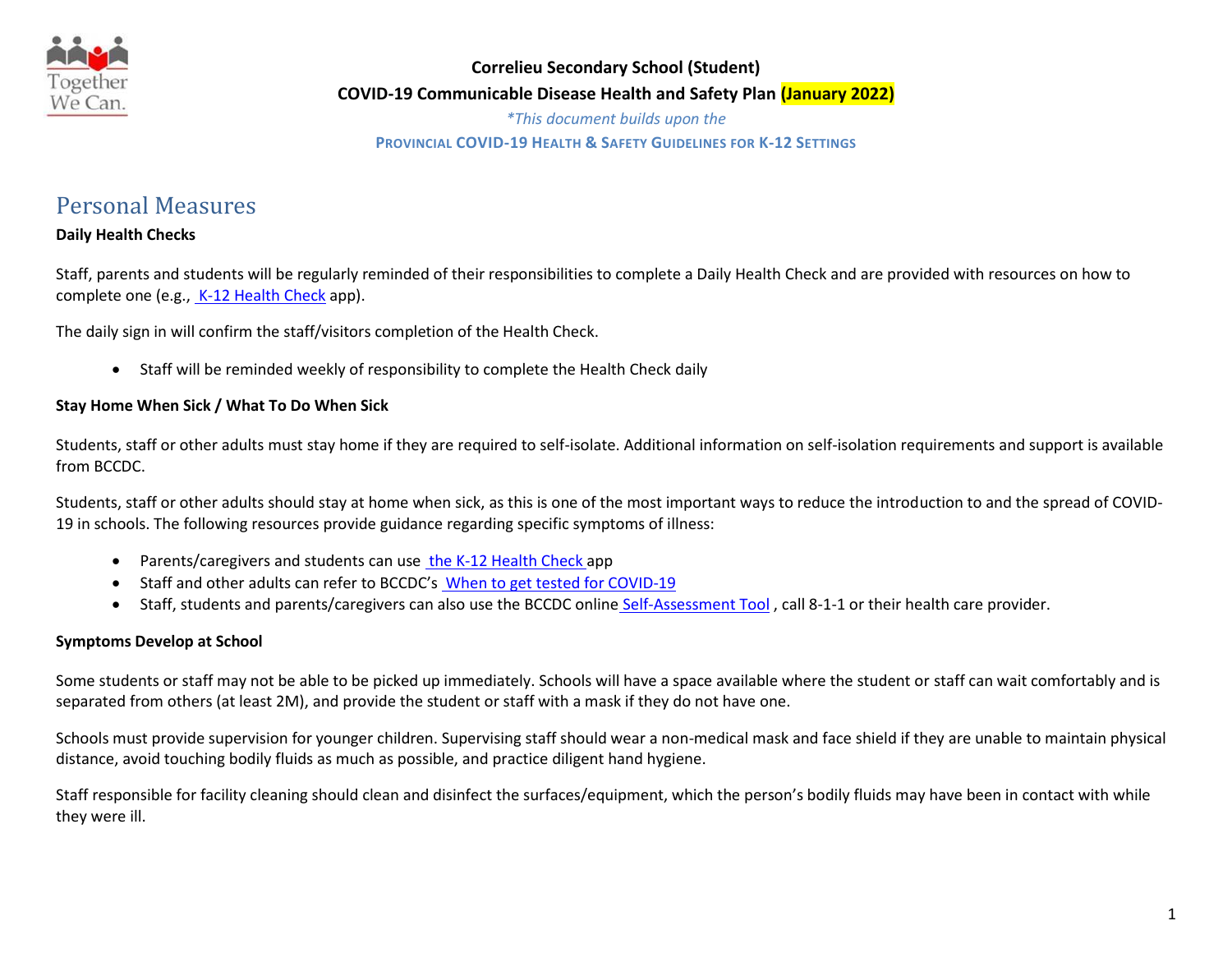*\*This document builds upon the* **PROVINCIAL COVID-19 HEALTH & SAFETY GUIDELINES FOR K-12 SETTINGS**

#### **Returning to School After Illness**

When a staff member, student or other adult can return to school depends on the type of symptoms they experienced (as indicated in the K-12 [Health](https://www.k12dailycheck.gov.bc.ca/healthcheck?execution=e1s1) [Check](https://www.k12dailycheck.gov.bc.ca/healthcheck?execution=e1s1) app and BCCDC [When to get tested for COVID-19](http://www.bccdc.ca/health-info/diseases-conditions/covid-19/testing/when-to-get-a-covid-19-test) resource, if a COVID-19 test is recommended, and the type of illness they had (e.g. COVID-19 or other illness). Se[e Appendix A COVID-19 Symptoms, Testing & Return to School](https://www2.gov.bc.ca/assets/gov/education/administration/kindergarten-to-grade-12/safe-caring-orderly/k-12-covid-19-health-safety-guidlines.pdf) for more information regarding what to do when experiencing COVID-19 symptoms.

Students and staff who experience symptoms consistent with a previously diagnosed health condition (e.g. seasonal allergies) can continue to attend school when they are experiencing these symptoms as normal. They do not require re-assessment by a health-care provider and should not be required to provide a health-care provider note. If they experience any new or unexplained symptoms, they should seek assessment by a health-care provider.

Students or staff may still attend school if a member of their household develops new symptoms of illness, provided the student/staff has no symptoms themselves. If the household member tests positive for COVID-19, public health will advise the asymptomatic student/staff on self-isolation and when they may return to school.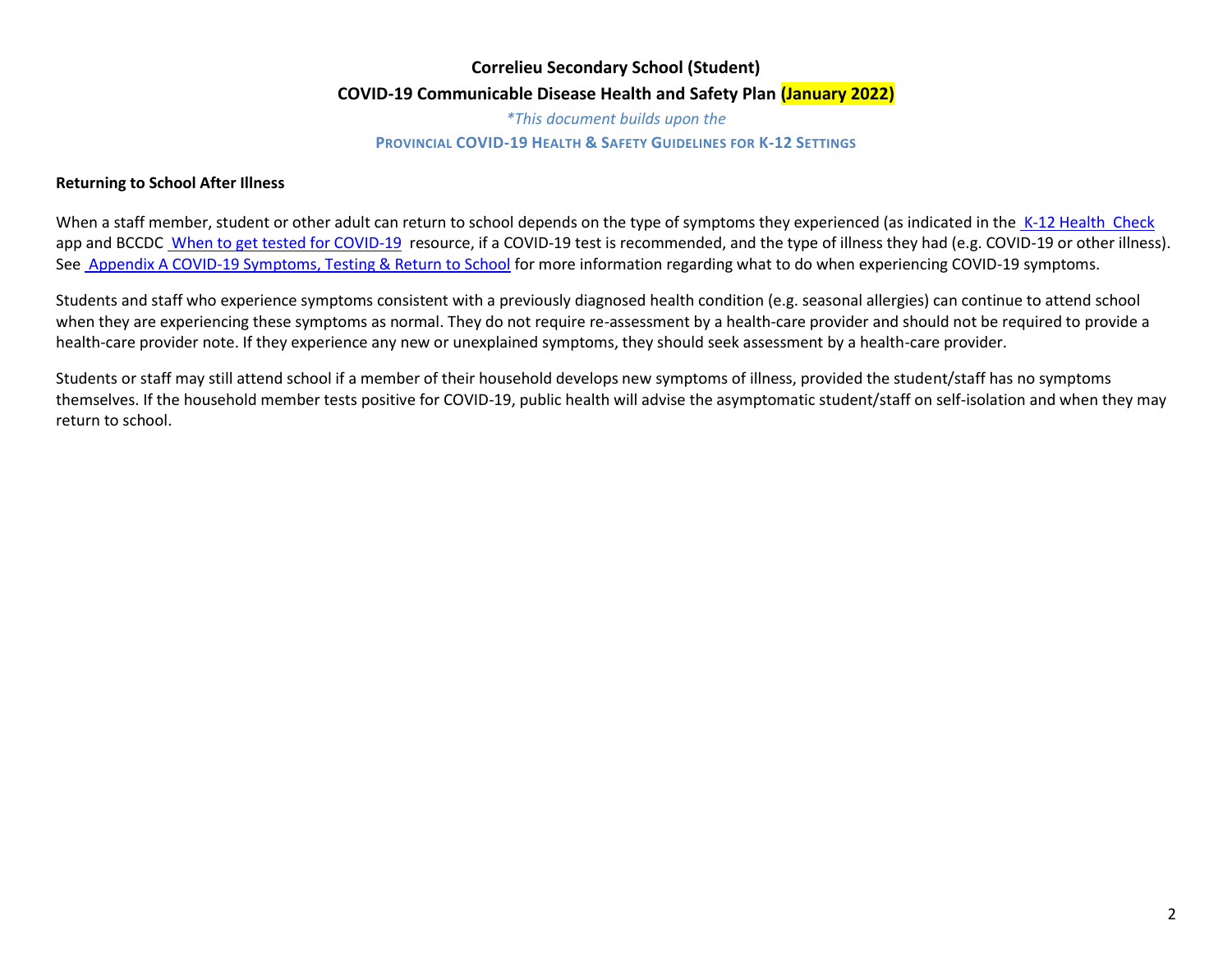**COVID-19 Communicable Disease Health and Safety Plan (January 2022)**

*\*This document builds upon the*

### **PROVINCIAL COVID-19 HEALTH & SAFETY GUIDELINES FOR K-12 SETTINGS**

## **Hand Hygiene & Respiratory Etiquette**

| When Student Should Perform                                                                                                                                                                                                                                                                                                                                                                                                               | When Staff Should Perform                                                                                                                                                                                                                                                                                                                                                                                                                                                                                                                           |
|-------------------------------------------------------------------------------------------------------------------------------------------------------------------------------------------------------------------------------------------------------------------------------------------------------------------------------------------------------------------------------------------------------------------------------------------|-----------------------------------------------------------------------------------------------------------------------------------------------------------------------------------------------------------------------------------------------------------------------------------------------------------------------------------------------------------------------------------------------------------------------------------------------------------------------------------------------------------------------------------------------------|
| Hand Hygiene:                                                                                                                                                                                                                                                                                                                                                                                                                             | Hand Hygiene:                                                                                                                                                                                                                                                                                                                                                                                                                                                                                                                                       |
| When they arrive at school.<br>٠<br>Before and after any breaks (e.g., recess, lunch).<br>٠<br>Before and after eating and drinking (excluding<br>٠<br>drinks kept at a student's desk or locker).<br>Before and after using an indoor learning space<br>٠<br>used by multiple classes with shared<br>equipment.<br>After using the toilet.<br>٠<br>After sneezing or coughing into hands.<br>٠<br>Whenever hands are visibly dirty.<br>٠ | When they arrive at school.<br>٠<br>Before and after any breaks (e.g. recess, lunch).<br>п<br>Before and after eating and drinking.<br>٠<br>Before and after handling food or assisting<br>٠<br>students with eating.<br>Before and after giving medication to a student<br>п<br>or self.<br>After using the toilet.<br>۴<br>After contact with body fluids (i.e., runny noses,<br>٠<br>spit, vomit, blood).<br>٠<br>After cleaning tasks.<br>After removing gloves.<br>٠<br>After handling garbage.<br>٠<br>Whenever hands are visibly dirty.<br>٠ |

Hand cleaning facilities are available and accessible throughout the school and are well maintained. Diligent hand hygiene will be promoted to staff and students regularly.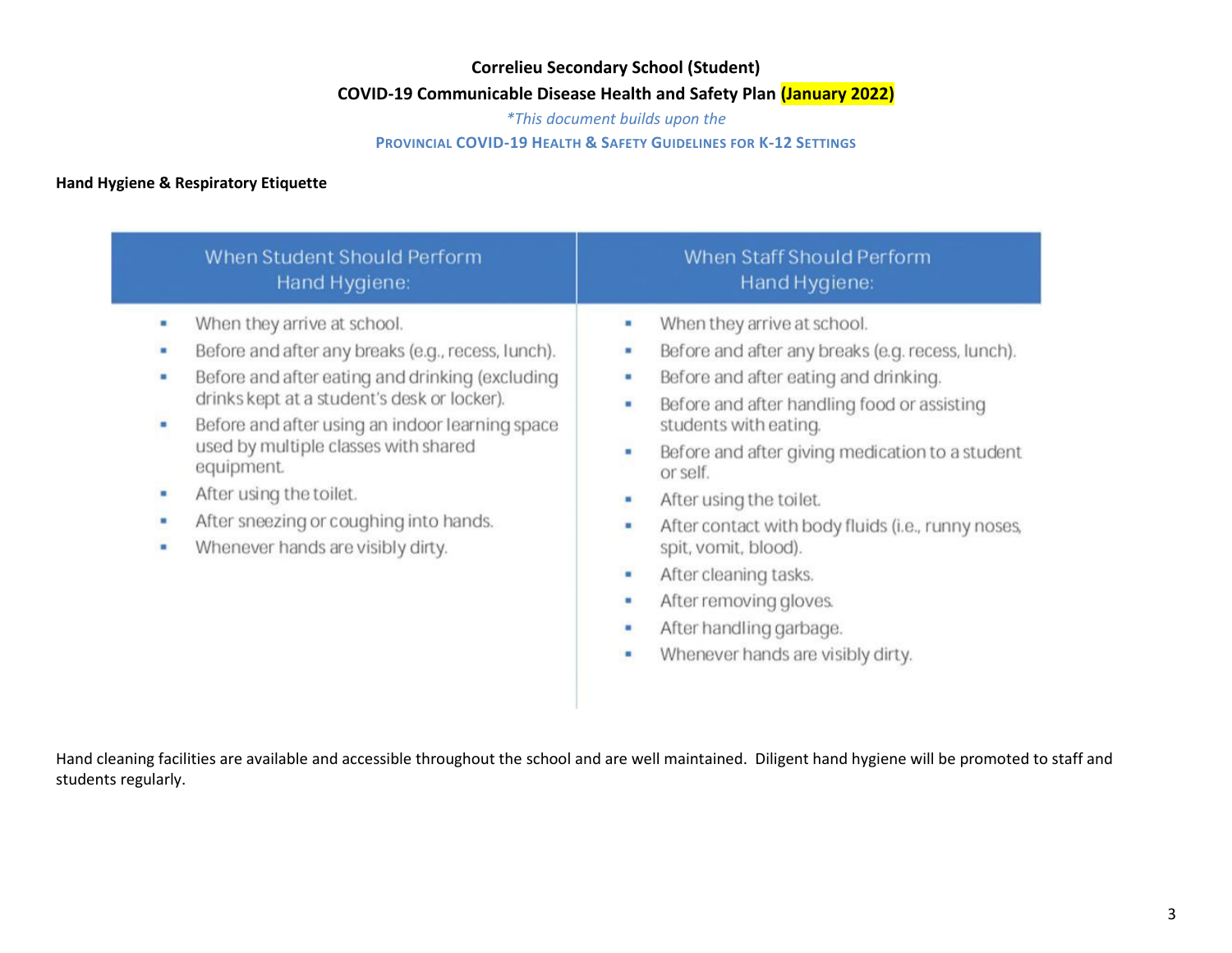*\*This document builds upon the*

#### **PROVINCIAL COVID-19 HEALTH & SAFETY GUIDELINES FOR K-12 SETTINGS**

# Personal Protective Equipment

### **Masks**

Staff, adult volunteers, visitors, and students K-12 will wear a non-medical mask or face covering (a "mask") according to the guidelines or applicable public health orders/recommendations. If wearing a face shield a mask is also required to be worn.

Masks are available for those who have forgotten theirs.

Exceptions to the mask requirements for staff, students and visitor can be found in th[e Provincial COVID-19 Communicable Disease Guidelines for K-12 Settings](https://www2.gov.bc.ca/assets/gov/education/administration/kindergarten-to-grade-12/safe-caring-orderly/k-12-covid-19-health-safety-guidlines.pdf) – [Updated October 1, 2021](https://www2.gov.bc.ca/assets/gov/education/administration/kindergarten-to-grade-12/safe-caring-orderly/k-12-covid-19-health-safety-guidlines.pdf) on page 19.

# Supportive School Environments

#### **Personal Space**

Strategies are in place to encourage staff and students to consider and respect others personal space. Personal space is the distance from which a person feels comfortable being next to another person. Physical distancing of 2M is no longer a requirement.

• Avoid crowding

# Public Health Measures

### **Attendance & Record Keeping**

Staff and visitor sign in and confirmation of completion of the daily health check is required at all sites. A list of the date, names and contact information for all visitors and staff who entered the school will be kept for 45 days.

Accurate class and bus lists will be maintained and kept for at least 45 days.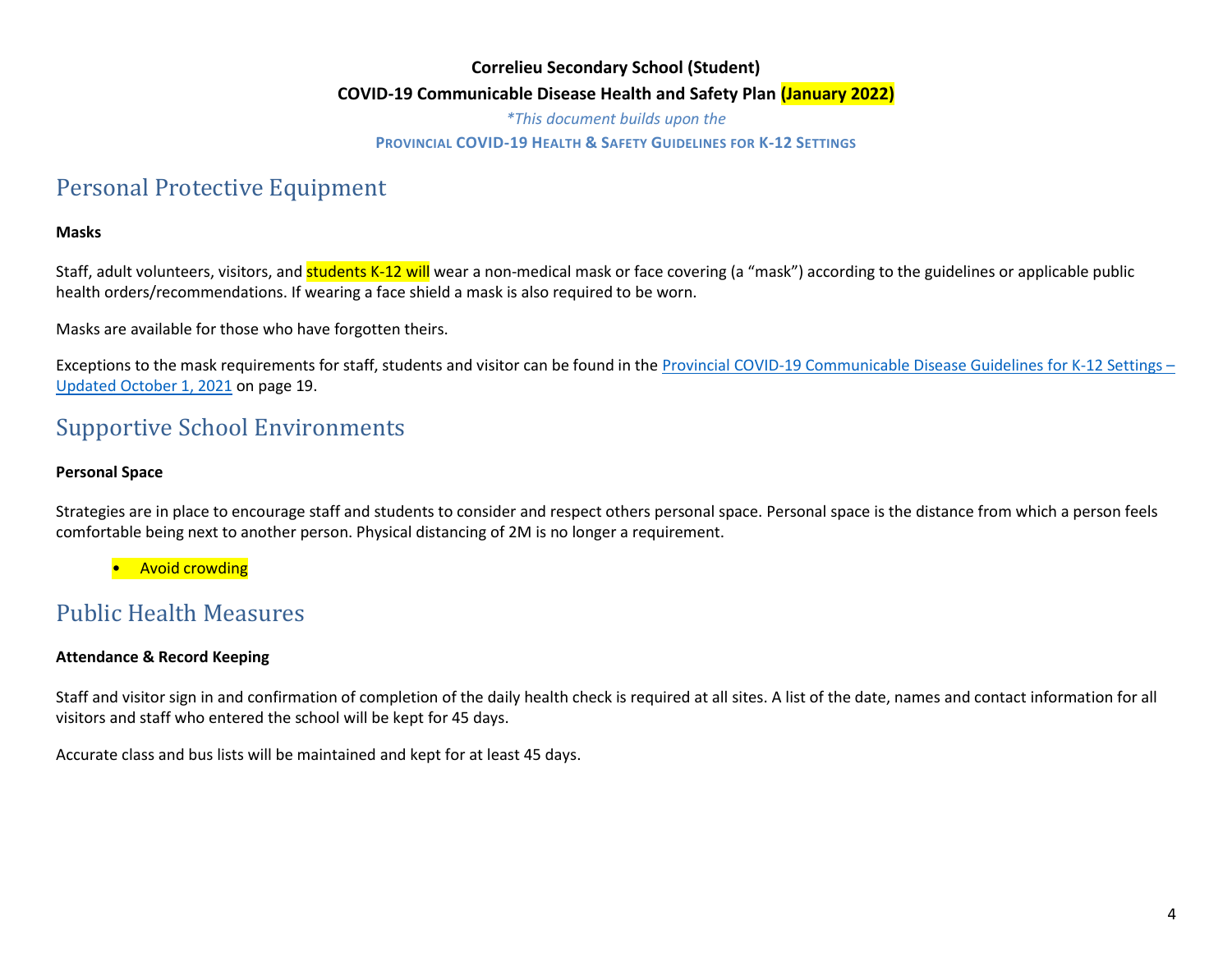#### **COVID-19 Communicable Disease Health and Safety Plan (January 2022)**

*\*This document builds upon the*

#### **PROVINCIAL COVID-19 HEALTH & SAFETY GUIDELINES FOR K-12 SETTINGS**

# Environmental Measures

#### **Ventilation and Air Exchange**

All HVAC systems are operated and maintained as per standards and specifications, and are working properly. Filters have been upgraded and will be regularly monitored and replaced.

Use of portable air conditioners and fans in unventilated spaces with doors and windows closed should be avoided. Risk mitigation strategies are identified for excessive heat events or times of poor air quality.

# Procedures

## Mornings

- Students who are driving to school or getting rides from parents are encouraged to arrive at 8:20 a.m.
- Students will stop and sanitize their hands at a hand sanitizing station before proceeding to their classes
- No loitering (hanging out) in the halls or washrooms
- Walk on the right side of the hallways with mask on remembering to respect others personal space and follow the traffic arrows.
- Masks are mandatory and to be worn in all indoor settings. This includes hallways, common areas, classrooms, washrooms etc.
- Students who have a spare should remain at home if at all possible, or must be in the library or Career's Center
- The Youth Care Worker, Indigenous Support and Counselors are available by appointment only
- Students need to bring all supplies with them to school. Students are encouraged to bring their own technology as there is limited technology available at the school. Appropriate cleaning protocols will be put in place for technology use.

## Lunch Procedures

- Students will wash or sanitize their hands before and after eating lunch
- Students will be encouraged to eat their lunch outdoors on sunny days in small groups.
- Students are not to share food or drinks.
- Students who are part of the District Lunch Program will continue to be provided lunch (Room 305).
- At the end of lunch students will wash or sanitize their hands and go directly to their classes.
- Students will eat in small groups in the school. Tables and chairs are located throughout the school so students can spread out.
- Students will eat and drink in a stationary setting (no walking while eating or drinking).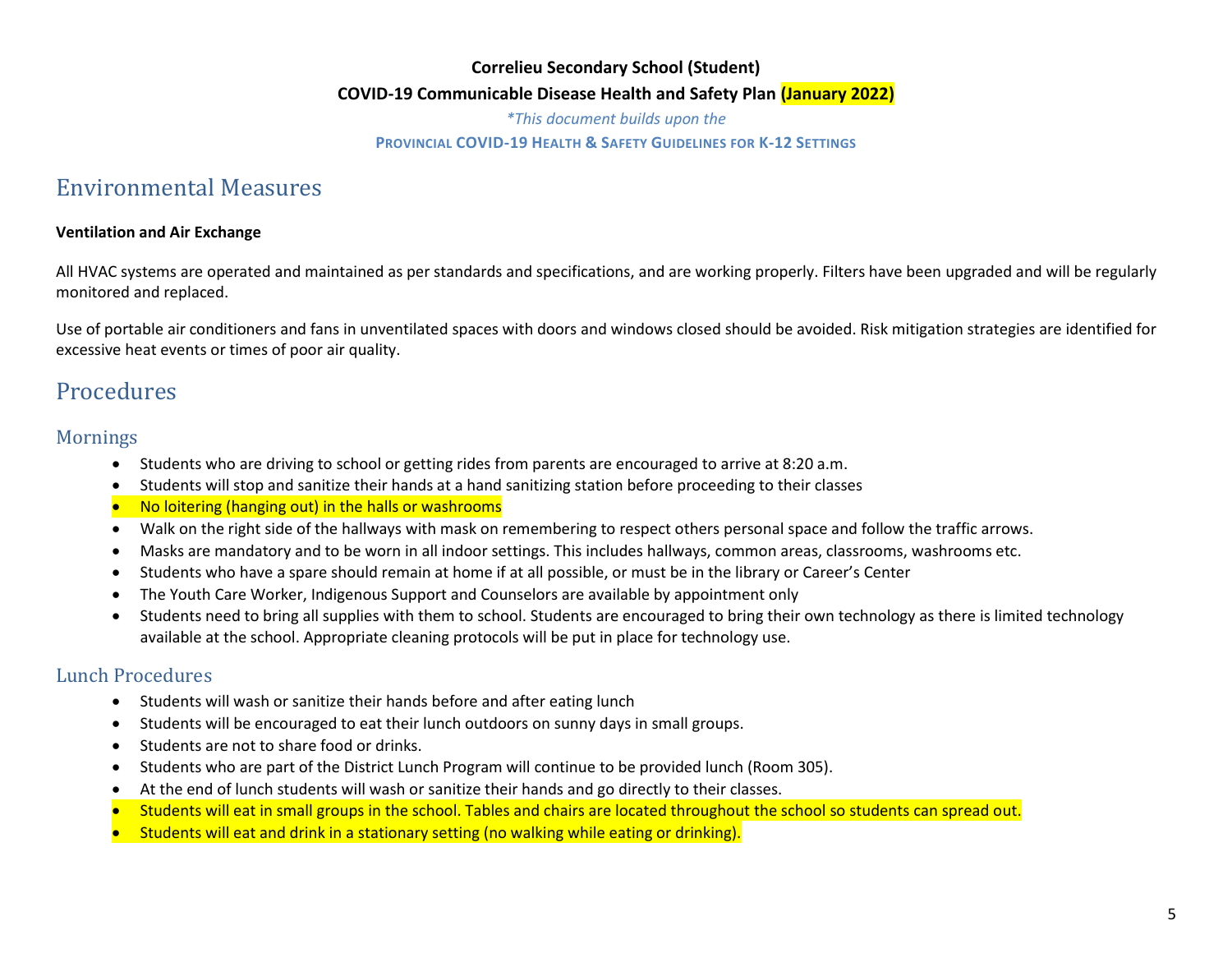### **COVID-19 Communicable Disease Health and Safety Plan (January 2022)**

*\*This document builds upon the*

#### **PROVINCIAL COVID-19 HEALTH & SAFETY GUIDELINES FOR K-12 SETTINGS**

## End of the Day

- Students will sanitize their hands as they exit the building via the nearest exit door to their afternoon class.
- Weather permitting, students will wait outside for their bus or ride.
- Students are encouraged to respect other individual's personal space and wear a mask when physical distancing is not possible.

## Library

- Enter via the north entrance, Exit via the south entrance (door next to check out desk)
- Students must physical distance in the library
- Respect personal space
- Place computers on the table in front of the circulation desk, so they can be disinfected before being put away.
- The library office is off limits to everyone except librarian, admin, and custodians.
- The library printer will be sanitized regularly be librarian

## Washroom Procedures

- When entering and exiting the bathroom, remember to respect personal space. After using the bathroom, wash your hands and leave quickly. Do not congregate / loiter / hang out in washrooms.
- No more than 6 students at a time in the washrooms on Main, and no more than 3 students in the washrooms on 6th Ave.

# Administrative Measures

## **Cleaning and Disinfecting**

Cleaning practices will include:

- Frequently touched surfaces (those touched by larger numbers of people) are cleaned and disinfected at least 1x/day.
- Surfaces touched by fewer people are cleaned 1x/day.
- Practices will be in place to clean and disinfect frequently touched surfaces when they are dirty.
- Other general cleaning occurs in line with regular practices.
- Practices are in place to clean and disinfect any surfaces a person's body fluids have contacted after they have displayed symptoms of illness.

## **Gatherings and Events**

School extracurricular and social gatherings and events (including those occurring within and between schools) are in line with those permitted as per relevant local, regional, provincial and Federal health recommendations and Orders.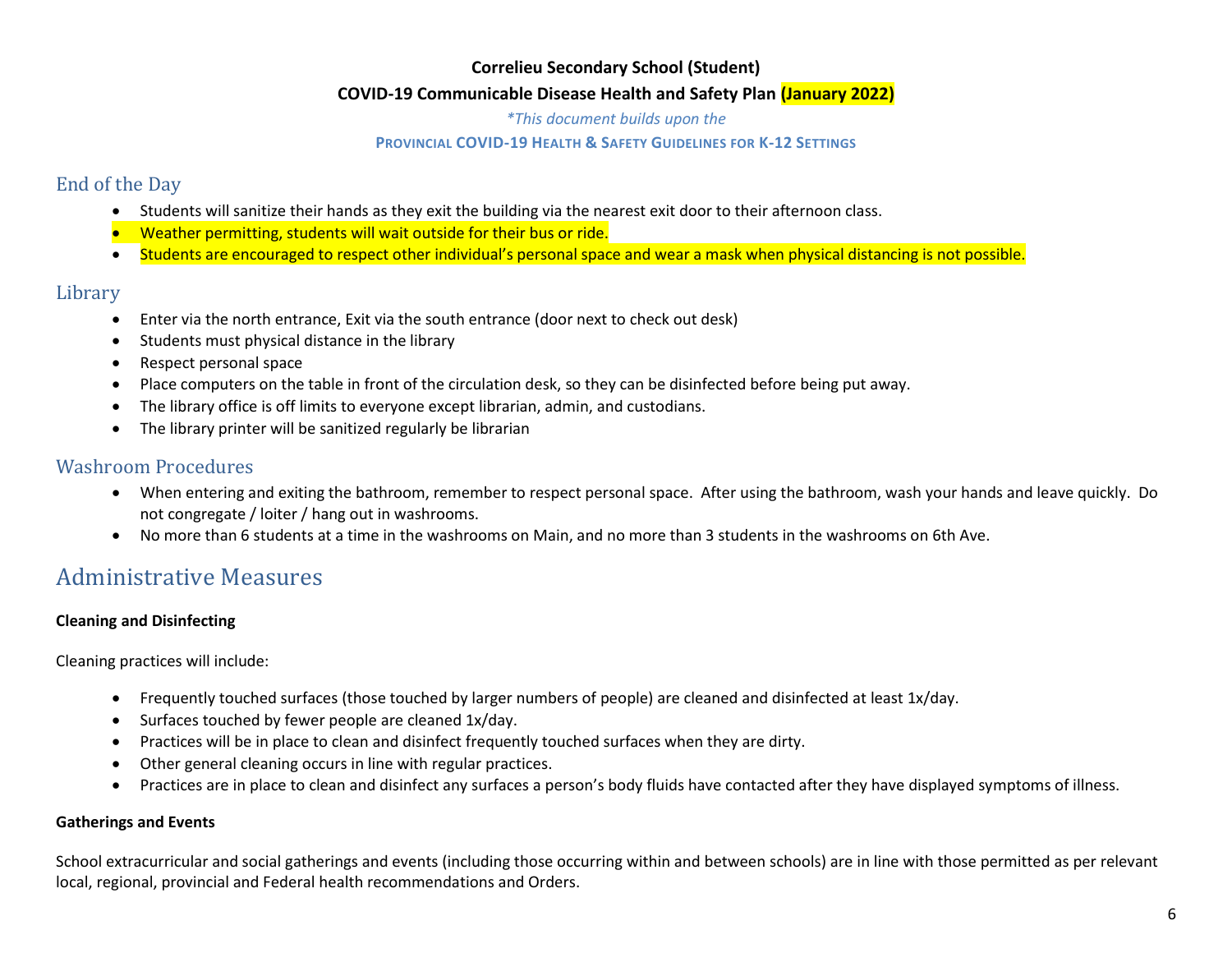*\*This document builds upon the*

#### **PROVINCIAL COVID-19 HEALTH & SAFETY GUIDELINES FOR K-12 SETTINGS**

### Hold school gatherings and events (e.g., assemblies, parent-teacher interviews, etc.) virtually.

• If gatherings and events must be in- person (e.g., inter-school sports game, theatre productions), minimize the number of people in attendance as much as possible, do not exceed 50% operating capacity, and do not allow spectators.

#### **Space Arrangement**

During breaks and other unstructured time in indoor settings, strategies will be in place to help ensure there is enough space available to prevent involuntary physical contact.

#### **Staff Spaces Only**

K-12 schools and other worksites will implement the following strategies:

- Utilize floor markings and signage to direct traffic flow and prevent crowding (e.g. in the break room, by the photocopier, etc.).
- Gatherings must also occur in line with those permitted as per relevant local, regional, provincial and federal public health recommendations and Orders and any related WorkSafe BC guidance.
- Hold staff-only gatherings virtually (e.g., staff meetings, in service and professional development).

#### **Visitors Access/Community Use**

Schools will go back to locking entrance doors.

Parents and visitors must make appointments to enter the school.

Visitors will be limited to those that are supporting activities that are of direct benefit to student learning and wellbeing.

Visitor access to schools may be restricted by local or provincial public health orders or recommendations from a medical health officer. See the Regional [Differences](https://www2.gov.bc.ca/assets/gov/education/administration/kindergarten-to-grade-12/safe-caring-orderly/k-12-covid-19-health-safety-guidlines.pdf) section for more information.

Schools are responsible for ensuring that visitors are aware of communicable disease protocols and requirements, and have completed a daily health check, prior to entering the school.

Information on communicable disease protocols and requirements for visitors should be posted by the entrance to the school and included in communications to students and families.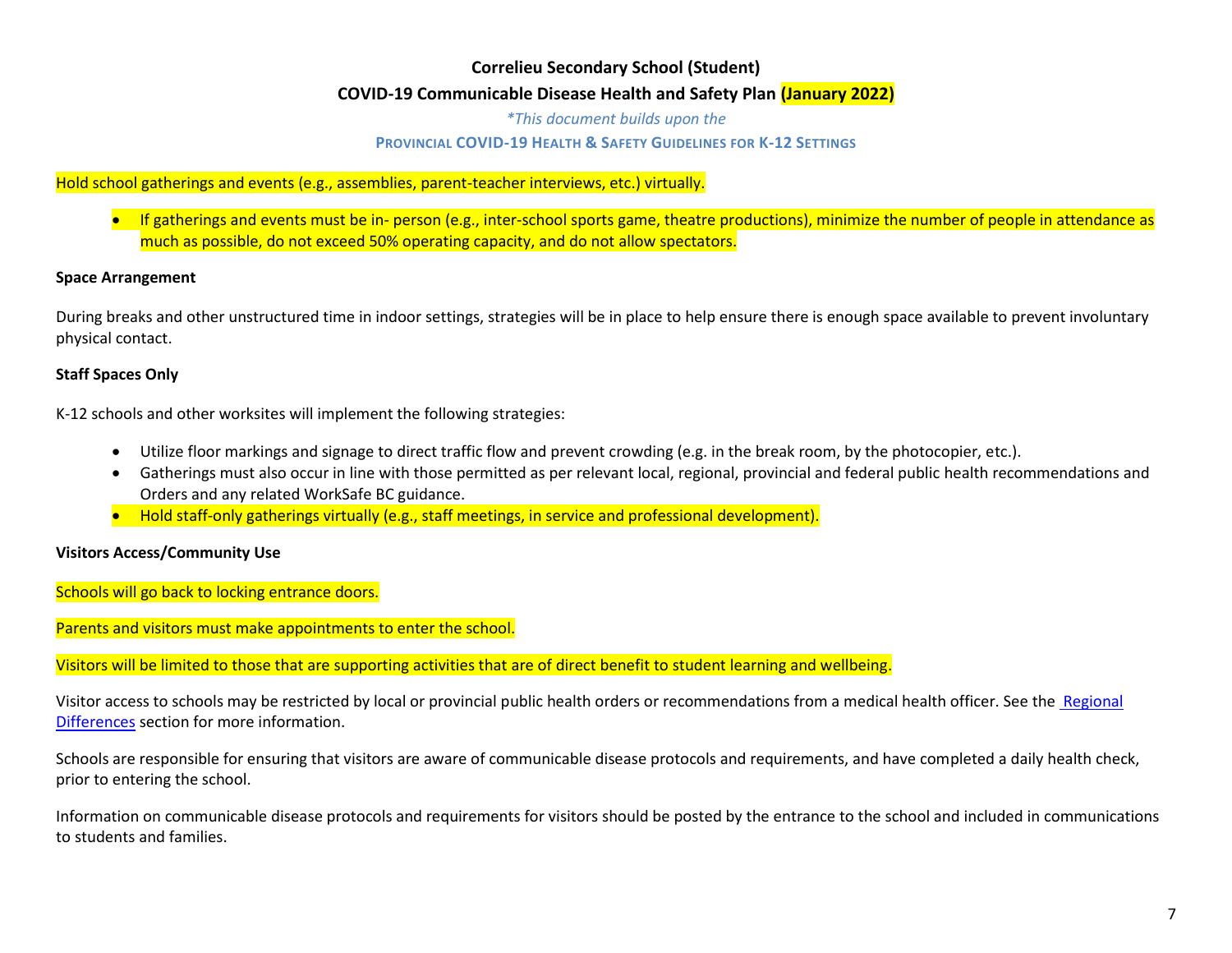### **COVID-19 Communicable Disease Health and Safety Plan (January 2022)**

*\*This document builds upon the* **PROVINCIAL COVID-19 HEALTH & SAFETY GUIDELINES FOR K-12 SETTINGS**

All visitors must wear a non-medical mask when they are inside the school. See the [Personal Protective Equipment \(PPE\)](https://www2.gov.bc.ca/assets/gov/education/administration/kindergarten-to-grade-12/safe-caring-orderly/k-12-covid-19-health-safety-guidlines.pdf) section for more information, including exceptions to mask requirements for visitors.

Where possible, visitor access should be limited to those areas required for the purpose of the visit (e.g. school office for drop-off/pick-up of items, gymnasium for a sports event, etc.).

Parents/caregivers are encouraged to drop-off/pick-up students outside of the school.

Parents/caregivers and other visitors should respect others personal space while on school grounds including outside.

### **Curriculum, Programs and Activities**

For music and physical education (and other subjects as necessary), prevention practices specific to the activity can be found in the Provincial COVID-19 [Communicable Disease Guidelines for K-12 Settings](https://www2.gov.bc.ca/assets/gov/education/administration/kindergarten-to-grade-12/safe-caring-orderly/k-12-covid-19-health-safety-guidlines.pdf) – Updated October 1, 2021 on page 26.

Local day field trips will be considered by school health and safety and district administration.

Local and international field trips will occur in line with those permitted as per relevant local, regional, provincial, and Federal public health recommendations and Orders for local and/or international travel.

#### **Student Transportation**

Bus cleaning practices will include:

- Frequently touched surfaces on school buses will be cleaned and disinfected at least 1x/day.
- Surfaces touched by fewer people are cleaned 1x/day.
- Practices are in place to clean and disinfect frequently touched surfaces when they are dirty.
- Other general cleaning occurs in line with regular practices.
- Practices are in place to encourage bus drivers and passengers to practice hand hygiene before and after trips.

Bus passengers will be spread out if empty seats are available.

Bus windows are opened when the weather allows.

Bus drivers, adult volunteers and visitors, and students K-12 will wear masks according to the guidelines or applicable public health orders/recommendations.